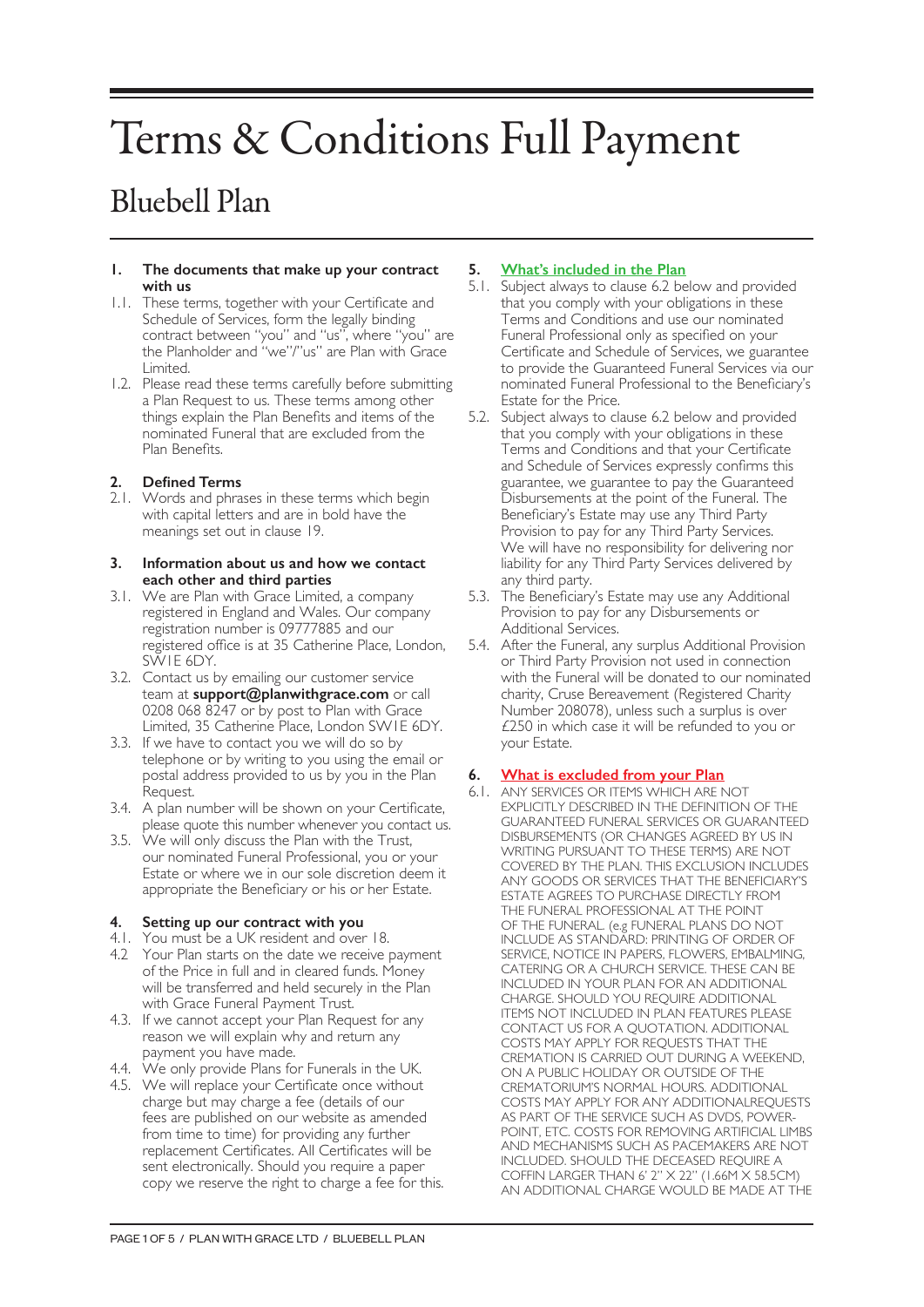TIME OF NEED. WHERE BARIATRIC (OBESE) FACTORS ARE PRESENT, CAUSING ADDITIONAL OR UNUSUAL REQUIREMENTS, PLAN WITH GRACE RESERVE THE RIGHT TO EITHER DECLINE OR WITHDRAW OUR SERVICES AT ANY TIME, AND/OR MAKE ADDITIONAL CHARGES WHERE THESE BECOME NECESSARY. PLEASE NOTE THAT IN EXTREME BARIATRIC CASES, A CREMATION MAY NOT BE POSSIBLE) WE WILL ALSO NOT BE LIABLE FOR ANY COSTS OR EXPENSES INCURRED AS A RESULT OF YOU OR THE BENEFICIARY'S ESTATE INSTRUCTING ANY FUNERAL PROFESSIONAL OTHER THAN OUR NOMINATED FUNERAL PROFESSIONAL TO PROVIDE ANY SERVICES. IF, FOR ANY REASON, WE HAVE NOT PROVIDED DETAILS OF OUR NOMINATED FUNERAL PROFESSIONAL, YOU OR THE BENEFICIARY'S ESTATE MUST OBTAIN OUR PRIOR APPROVAL BEFORE APPOINTING ANY FUNERAL PROFESSIONAL OR CREMATION FIRM.

- 6.2. IF YOU CHOOSE OR NOMINATE A FUNERAL PROFESSIONAL WHO IS NOT OUR NOMINATED FUNERAL PROFESSIONAL OR OTHERWISE APPROVED BY US THEN, IN THE EVENT THAT SUCH FUNERAL PROFESSIONAL CEASES TO TRADE OR BECOMES INSOLVENT IN ANY WAY AFTER THE DATE THIS PLAN IS ENTERED INTO, THEN:
	- 6.2.1. THE GUARANTEES DESCRIBED IN CLAUSES 5.1 AND 5.2 SHALL CEASE TO APPLY;
	- 6.2.2. WE WILL USE ALL REASONABLE ENDEAVOURS TO PROCURE A REPLACEMENT FUNERAL PROFESSIONAL WHO WILL HONOUR SUCH GUARANTEES;
	- 6.2.3. WE HOWEVER RESERVE THE RIGHT TO MAKE A FURTHER REASONABLE CHARGE IN ORDER TO PROVIDE THE GUARANTEED FUNERAL SERVICES AND ANY GUARANTEED DISBURSEMENTS.
- 6.3. Save for any Guaranteed Disbursements or any contribution available from any Additional Provision, the amount of any Disbursements that is not stated on the Certificate and Schedule of Services will therefore not be covered by the Plan and must be paid by the Beneficiary's Estate to the Funeral Professional at the time of the Funeral.
- 6.4. Any Funeral Wishes attached to your Plan operate as a guide to the Beneficiary's Estate. They are not the subject of any contractual agreement and it remains the right of the Beneficiary's Estate to determine which, if any, Additional Services it wishes to obtain in respect of the Funeral.
- 6.5. The Plan covers UK only overland transportation of the deceased up to 30 miles from the nearest branch of our nominated Funeral Professional. Where the Beneficiary dies overseas, the cost of transportation to within 30 miles of the nearest branch of your nominated Funeral Professiona , including any repatriation, is not covered by the Plan. (We recommend that you have insurance in place, such as travel insurance to cover the costs of repatriation if required. In such cases arrangements would be made to collect you from the airport.) The Funeral Professional may be able to advise and/or arrange repatriation for an additional charge, but neither we nor the Funeral Professional will be under any obligation to do so, and any costs incurred by the Funeral Professional in this respect will be paid by the Beneficiary's Estate directly to the Funeral Professional.
- 6.6. You must notify us immediately of any change of address. If we have to nominate a different Funeral Professional as a result of this then additional charges may apply.
- 6.7. You shall have no right to change our nominated Funeral Professional as set out in your Certificate without our prior written consent. The guarantees that we make in these Terms and Conditions, including those set out in clauses 5.1 and 5.2, shall cease to apply if you or the Beneficiary's Estate decides, without our prior written consent, to use anyone to provide any funeral or cremation services other than our Funeral Professional as set out in the Certificate. If this occurs, we reserve the right to terminate this Plan and refund the Price less any Administration Fee, such deductions being to a maximum of £600.

#### **7. How we protect your money until it is needed and our entitlement to investment returns**

- 7.1. In order to ensure that it is protected and secure, the Price (including any Additional Provision and Third Party Provision less our Administration Fee, will be held separately by the Trust until a Funeral Claim Request is received and accepted by us.
- 7.2. No interest or investment returns will be payable to you in respect of any payments received by us or the Trust. In entering into the Plan you give your irrevocable and unconditional consent for us to receive and enjoy absolutely the benefit of all investment income and capital gains on payments made to the Trust.

# **8. Your rights to make changes to the Plan**

8.1. You may request changes to the Plan at any time by either emailing support@planwithgrace.com or by post at Plan with Grace Limited, 35 Catherine Place, London, SW1E 6DY. Upon receipt of this we will consider the requested change(s) and advise you whether any further changes to the Plan are necessary to implement the requested change(s). This includes any increase in the Price which may be required to allow the revised Plan. Once agreed, we will issue you with an amended Certificate and Estate Pack via email reflecting the change(s). If not agreed, the Plan shall continue on its existing terms unless you cancel the Plan in accordance with clause 12 below. We reserve the right to levy a further fee (details of our fees are published on our website as amended from time to time) to administer any change to your Plan.

#### **9. The Beneficiary's Estate's rights in respect of the Funeral**

- 9.1. Once a completed Funeral Claim Request has been submitted and accepted by us, the Beneficiary's Estate have the following rights in respect of the Funeral:
	- 9.1.1.We will procure that the nominated Funeral Professional delivers the Guaranteed Funeral Services in accordance with the Plan.
	- 9.1.2. The Beneficiary's Estate may request the Funeral Professional to provide Additional Services (which includes amendments to the Guaranteed Funeral Services). The legal agreement in respect of any Additional Services shall be between the Beneficiary's Estate and the Funeral Professional directly.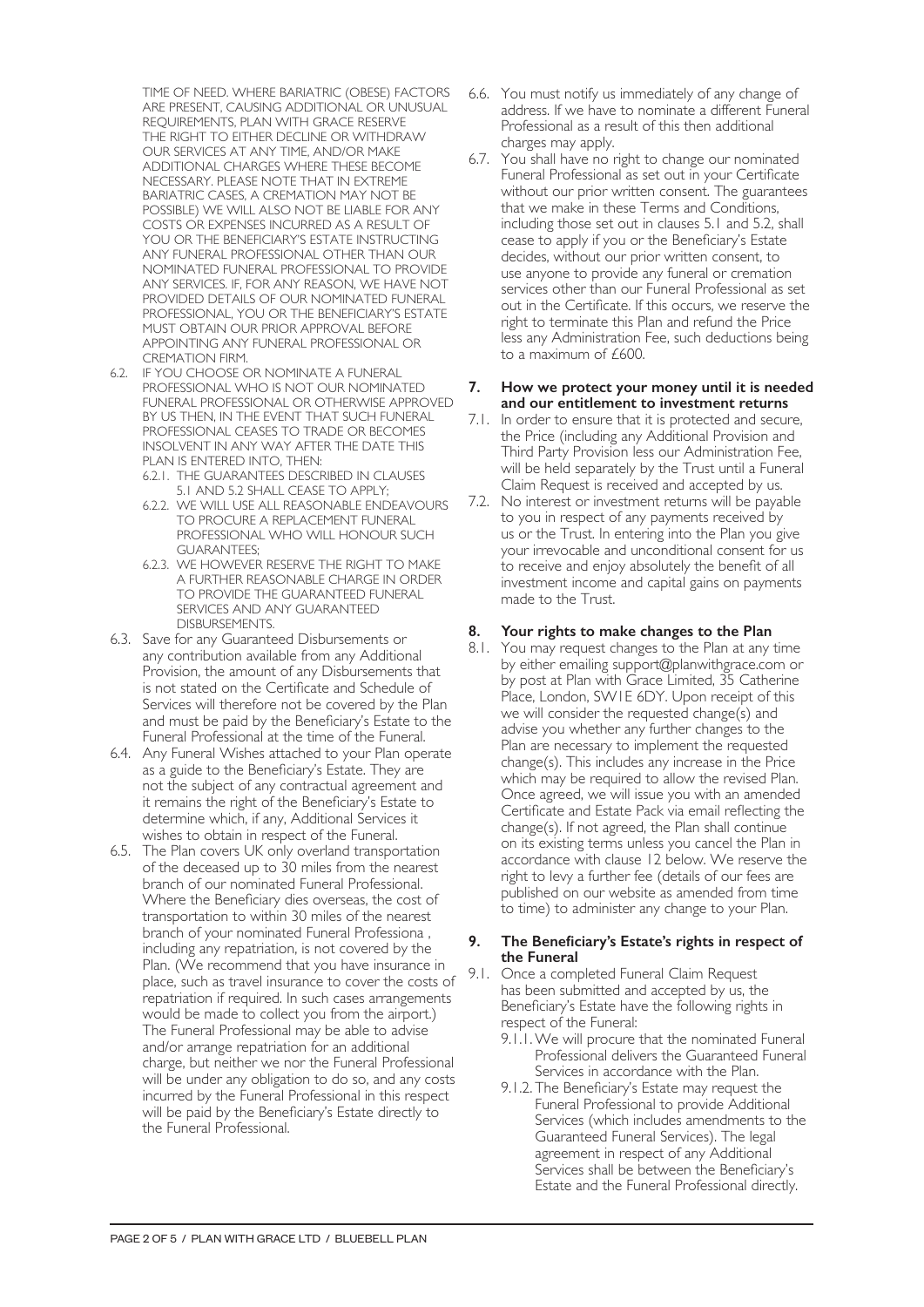9.1.3.We shall apply any Additional Provision or Third Party Provision to discharge any fees payable to the Funeral Professional in respect of any Disbursements which are not within any Guaranteed Disbursements and any Additional Services or the Third Party Services. Where the Additional Provision and Third Party Provision is is less than the additional fees incurred, the Beneficiary's Estate will be responsible for paying the balance to us or as applicable to the Funeral Professional.

# **10. Our rights to make changes**

- 10.1. We may change the Plan to reflect changes in relevant laws and regulatory requirements, such as a change in requirement for number of signatures on the death certificate, or a change in VAT legislation.
- 10.2. We may change the Plan without your consent to implement minor adjustments and improvements.

# **11. Claiming the Plan Benefits**

- 11.1. The Plan Benefits may be claimed by submitting to us or your nominated Funeral Professional a valid Funeral Claim Request, the original Certificate and such other evidence as we may reasonably require such as a certified copy of the death certificate. A Funeral Claim Request is valid if it is completed fully, after the death of the Beneficiary, by the Planholder or the Beneficiary's Estate.
- 11.2. Upon receipt of a valid Funeral Claim Request by us (and other requested documentation) we will provide you with the name and contact details of the Funeral Professional. You or the Beneficiary's Estate may then contact the Funeral Professional directly to discuss the arrangement of the Funeral. Once the Guaranteed Funeral Services and any Additional Services or Third Party Services have been performed, the Trust will issue payment for the Guaranteed Funeral Services, together with any Third Party Provision and any Additional Provision, directly to Funeral Professional.
- 11.3. We will not be liable for delays caused by any event outside of our, or the Funeral Professional's, reasonable control. If, as a result of such an event, there is a risk of delay in any Funeral of greater than 30 days we will notify you or the Beneficiary's Estate and you may end the Plan and receive a refund of all sums paid to us less the Administration Fee.
- 11.4. If the information set out in your Certificate or provided to us, either in the Plan Request or subsequently, changes, you must notify us of those changes as soon as possible by emailing us at support@planwithgrace.com or by post at 35 Catherine Place, London, SW1E 6DY If you or the Estate do not give us this information within a reasonable time, or you or the Beneficiary's Estate give us incomplete or incorrect information, we may either end the Plan or make an additional charge of a reasonable sum to compensate us for any extra work that is required as a result. We will not be responsible for the late or partial provision of the Funeral if this is caused by you or the Estate not giving us the information we need within a reasonable time of us asking for it.

# **12. Your rights to end the Plan**

- 12.1. You may cancel the Plan at any time by submitting a Cancellation Form to us in accordance with clause 3 or notifying us by phone or by email.
- 12.2. Your rights when you end the Plan will depend on the circumstances:
	- 12.2.1. where any of the following apply, all sums paid will be refunded in full (no Administration Fee apply).
		- 12.2.1.1. you notify us of cancellation of the Plan within 30 days of the Plan starting in accordance with clause 4.1;
		- 12.2.1.2. you have a legal right to end the Plan because of something we have done wrong;
		- 12.2.1.3. we have told you about an upcoming change to the Plan or these terms which you do not agree to;
		- 12.2.1.4. we have told you about an error in the Price or description of the Plan and you do not wish to proceed;
	- 12.2.2. In all other cases where you notify us of cancellation of the Plan, we will refund Administration Fee.

# **13. Our rights to end the Plan**

- 13.1. We may end the Plan at any time by writing to you if you breach your obligations under these Terms (including failing to make any payment to us when it is due) and you fail to remedy this breach within 30 days of us informing you of the breach.
- 13.2. If we end the Plan in the situations set out in clause 13.1 we will refund any money you have paid in advance for the Plan less the Administration Fee.
- 13.3. If the Beneficiary dies and the Plan is not claimed within 24 months of the date of the Beneficiary's death then we shall become unconditionally and irrevocably entitled absolutely to the Price (including any Additional Provision and Third Party Provision) and no payment will be made to you or the Beneficiary's Estate. Where we become aware of your, or the Beneficiary's death, we will conduct a reasonable search for you or your Estate. Subject always to the first sentence of this clause 13.3, where you or your Estate are located and you confirm that the Plan Benefits are not required, we will issue a refund to your Estate of all sums paid less the Administration Fee and any costs incurred in finding you or your Estate.

### **14. Complaints**

- 14.1. If you have any questions or complaints about the Plan or any complaints about the service you receive from Plan with Grace, please contact our customer service team immediately by phone, email or post:
	- Plan with Grace Limited, 35 Catherine Place, London SW1E 6DY
	- Email: support@planwithgrace.com
	- Tel: 020 8068 8247

We'll acknowledge your complaint as soon as possible, and no later than three working days following receipt. We will do our utmost to ensure that it's dealt with as quickly as possible. If the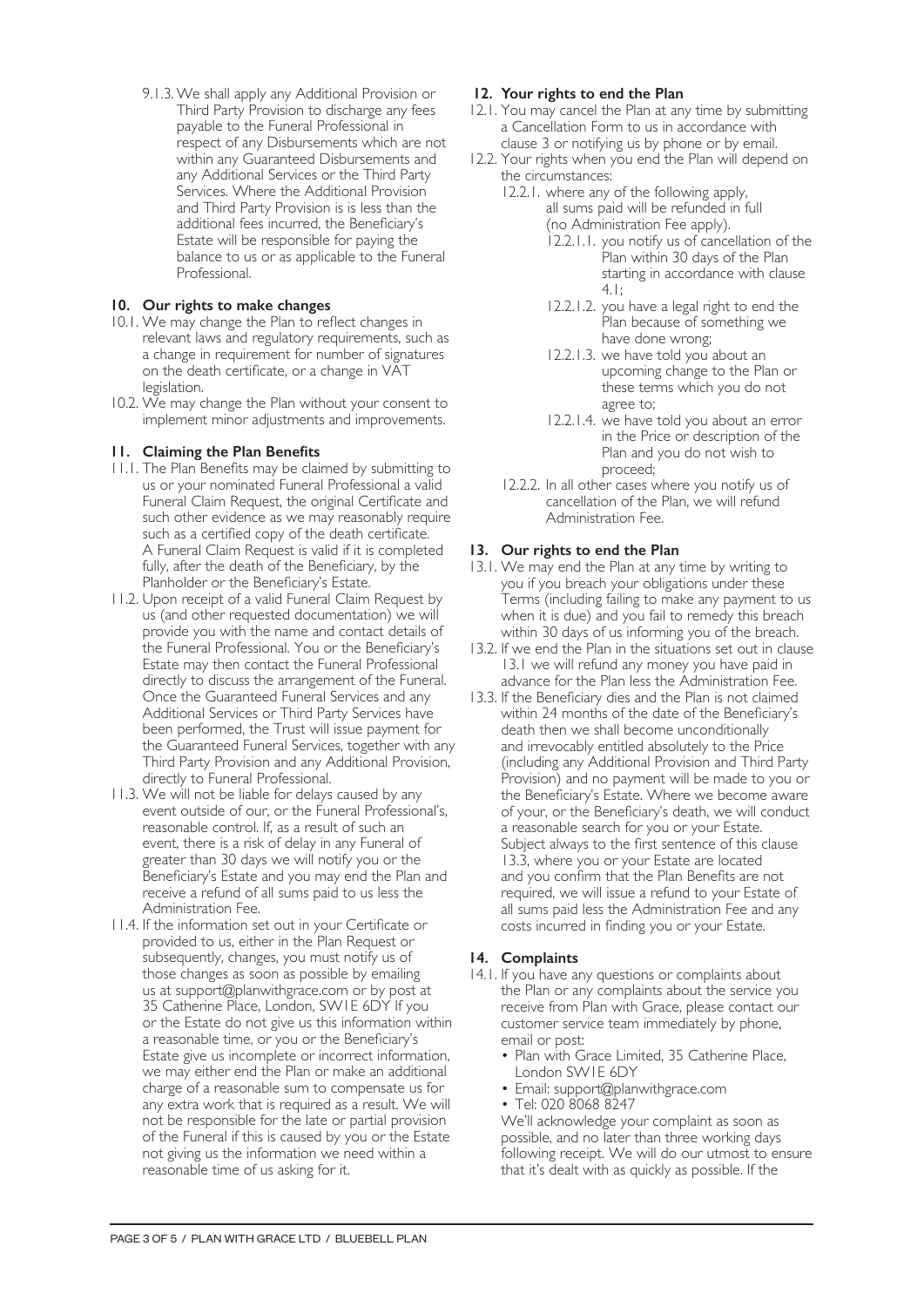matter is resolved with your agreement within the timeframe, we will provide a summary resolution communication confirming that the complaint has been resolved. Otherwise, we will investigate the complaint and provide you with our final response as soon as possible thereafter. The firm has a maximum of 8 weeks to investigate the complaint and provide a final response, but we aim to respond much sooner than this wherever possible.

- 14.2 Complaints regarding the services provided by the Funeral Professional should be directed to the applicable Funeral Professional in the first instance with a copy of the complaint also sent to us at: Plan with Grace Limited, 35 Catherine Place, London SW1E 6DY and/or email us on support@planwithgrace.com. If the Funeral Professional does not resolve your complaint to your satisfaction please contact our customer service team detailed in clause 14.1. If we cannot resolve your complaint you may then refer it to the Funeral Planning Authority on 0345 601 9619 or email Info@funeralplanningauthority.co.uk. We are a Registered Provider of Funeral Plans and comply with the Rules and Code of Practice of the Funeral Planning Authority: www.funeralplanningauthority.co.uk.
- 14.3. We are under a legal duty to supply the goods and services included in your Plan in conformity with these terms. Set out below is a summary of your key legal rights in relation to the Plan. Nothing in these terms will affect your legal rights.
	- 14.3.1. For the goods contained in your Plan, the Consumer Rights Act 2015 says goods must be described, fit for purpose and of satisfactory quality.
	- 14.3.2. For the services contained in your Plan, the Consumer Rights Act 2015 says you can ask us to repeat or fix a service if it's not carried out with reasonable care and skill, or get some money back if we can't fix it. The services must also be carried out within a reasonable time.

### **15. Price and payment**

- 15.1. The Price comprises the cost of the Guaranteed Funeral Services, the Administration Fee and the amount of any Additional Provision and any Third Party Provision.
- 15.2. The Price is payable in full immediately on commencement of the Plan. See clause 4.1 for clarification of when your plan starts
- 15.3. The provision of funerals is not currently subject to VAT; however should this change we may add VAT to any relevant sum where it is not already included and this will be payable by you. If you or your Estate do not pay any applicable VAT this may affect our ability to deliver the Plan Benefits.

#### **16. Our responsibility for loss or damage suffered by you**

16.1. If we fail to comply with these terms, we are not responsible for any loss or damage that is not foreseeable. We do not in any way exclude or limit our liability for death or personal injury caused by our negligence or fraud or fraudulent misrepresentation.

- 16.2. We only supply plans for domestic and private use. If you use the Plan for any commercial, business or re-sale purpose we will have no liability to you for any loss of profit, loss of business, business interruption, or loss of business opportunity.
- 16.3. Save for the payment of any Additional Provision or Third Party Provision in accordance with these Terms, we will not be liable for any failure by the Funeral Professional in the delivery of any agreed Additional Services or any Third Party Services.

## **17. How we may use your personal information**

17.1 We will only process any personal information that you or the Beneficiary provides to us in accordance with our Privacy Policy: at www.planwithgrace.com

# **18. Other important terms**

- 18.1. We may transfer our rights and obligations under the Plan to another organisation. We will contact you to let you know if we plan to do this. If you are unhappy with the transfer you may contact us to end the Plan within 30 days of us telling you about it and we will refund you in full any payments you have made.
- 18.2. You may only transfer your rights or your obligations under these terms to another person if we agree to this in writing.
- 18.3. The Plan constitutes the entire agreement between you and us and supersedes and extinguishes all previous agreements, promises, assurances, warranties, representations and understanding between you and us, whether written or oral, relating to its subject matter.
- 18.4. The Plan is between you and us. With the exception of the Beneficiary's Estate, no other person shall have any rights or obligations under it. For example, the Funeral Professional is not a party to the Plan and there is no legal relationship between you and the Funeral Professional in respect of the Guaranteed Funeral Services. The Beneficiary's Estate will have a contract with the Funeral Professional for any Additional Services or Third Party Services if applicable.
- 18.5. Each of the paragraphs of these terms operates separately. If any court or relevant authority decides that any of them are unlawful, the remaining paragraphs will remain in full force and effect.
- 18.6. If we do not insist immediately that you do anything you are required to do under these terms, or if we delay in taking steps against you in respect of your breaking this contract, that will not mean that you do not have to do those things and it will not prevent us taking steps against you at a later date. For example, if you miss a payment and we do not chase you, we can still require you to make the payment at a later date.
- 18.7. These terms are governed by English law and you can bring legal proceeding in respect of the products in the English courts. If you live in Scotland you can bring legal proceedings in respect of the Plan in either the Scottish or the English courts. If you live in Northern Ireland you can bring legal proceedings in respect of the Plan in either the Northern Irish or English courts.